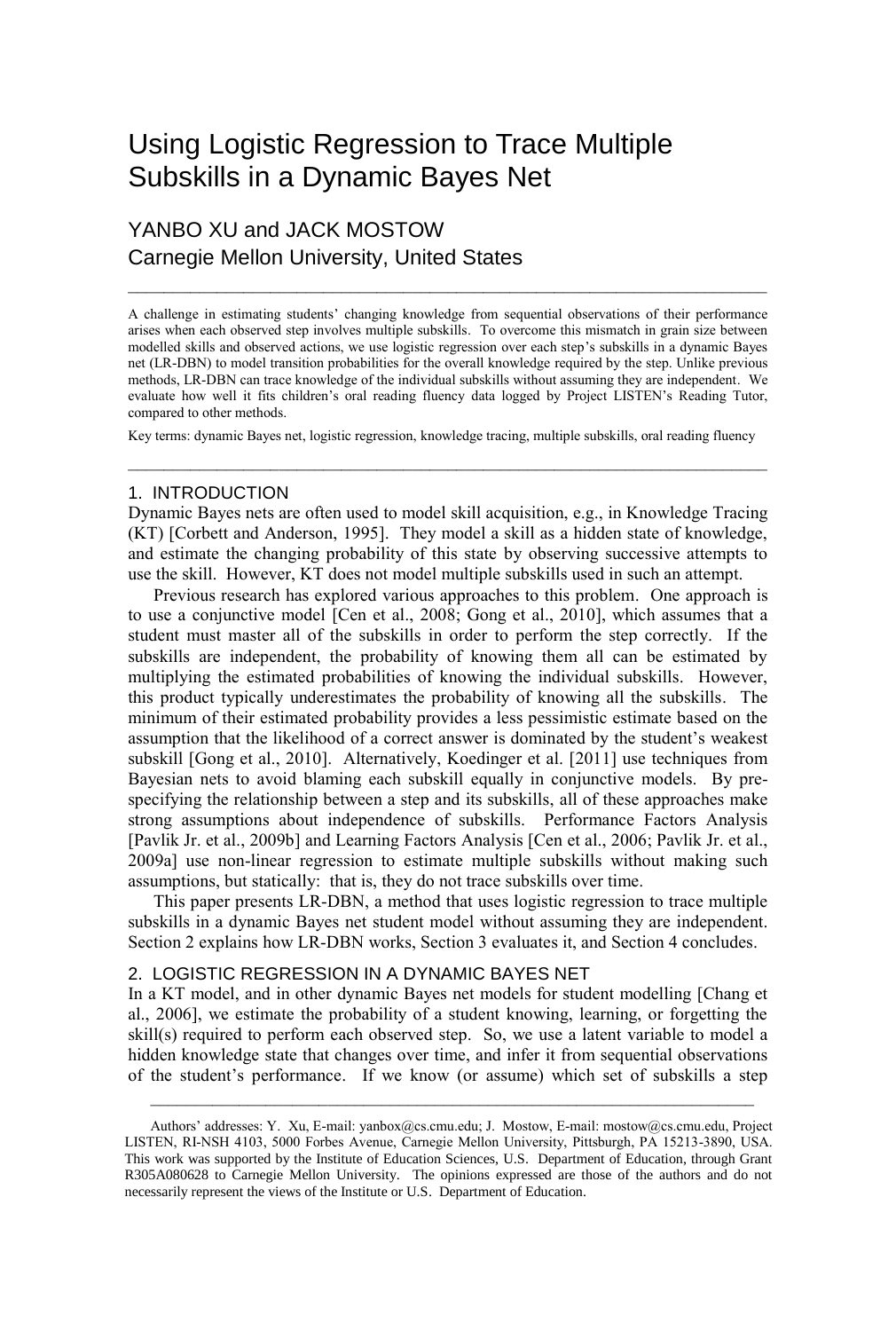requires, it makes sense to estimate overall knowledge of the step as some function of the estimated knowledge of each individual subskill it requires.

Accordingly, we propose to model the probabilities of transitions between successive knowledge states using logistic regression over all of the subskills. We later prove that this approach is equivalent to modeling the knowledge probabilities themselves using logistic regression, but it provides a more convenient way to trace the individual subskills.



Fig. 1. A dynamic Bayes Architecture with Logistic Regression

Fig. 1 shows a dynamic Bayes architecture of KT framework model with binary variables:

- **•**  $S_j^{(n)}$ : known indicator variable; 1 if step *n* requires subskill *j*, 0 otherwise.
- $\mathbf{K}^{(n)}$ : hidden; true iff the student has the knowledge step *n* requires.
- $\bullet$   $\mathbf{P}^{(n)}$ : observed; true iff the student performs step *n* correctly.

Besides, we denote *already know* at initial state as  $P(K^{(0)} = true)$ . Then we use logistic regression to model the (1 – *already know*) and transition probabilities from the knowledge state  $K^{(n-1)}$  at step *n-1* to the knowledge state  $K^{(n)}$  at step *n* over *m* subskills:

$$
1 - already know = P(K^{(0)} = false) = \frac{\exp(-\sum_{j=1}^{m} \beta_j^{(0)} S_j^{(0)})}{1 + \exp(-\sum_{j=1}^{m} \beta_j^{(0)} S_j^{(0)})}
$$
(1)

$$
P(K^{(n)} = false | K^{(n-1)} = false) = \frac{\exp(-\sum_{j=1}^{m} \beta_j S_j^{(n)})}{1 + \exp(-\sum_{j=1}^{m} \beta_j S_j^{(n)})}
$$
(2)

$$
P(K^{(n)} = false \mid K^{(n-1)} = true) = \frac{\exp(-\sum_{j=1}^{m} \gamma_j S_j^{(n)})}{1 + \exp(-\sum_{j=1}^{m} \gamma_j S_j^{(n)})}
$$
(3)

Here  $\beta_i^{(0)}$  is the coefficient fit for skill *j* at the initial state, where  $S_i^{(0)} = 1$ , and  $\beta_i$  and represent skill *j*'s respective contributions (when involved) to the transition probabilities in (2) and (3) from  $K^{(n-1)}$  to  $K^{(n)}$ . We assume that  $\beta_i$  and  $\gamma_i$  do not vary over time. These equations imply that the more subskills a step requires, or the harder they are to learn, the lower the probability of knowing or learning the step. We now show how the model can trace individual subskills, first in a simple case and then in the general case.

**Tracing subskills in a simple case:**Consider a simple scenario in which a student repeatedly practices a single step that involves multiple subskills. The transition probabilities in equations (1), (2), and (3) correspond to  $(1 - already know)$ ,  $(1 - learn)$ , and *forget* in KT. For now we assume *forget* is 0, a standard assumption in KT. Thus: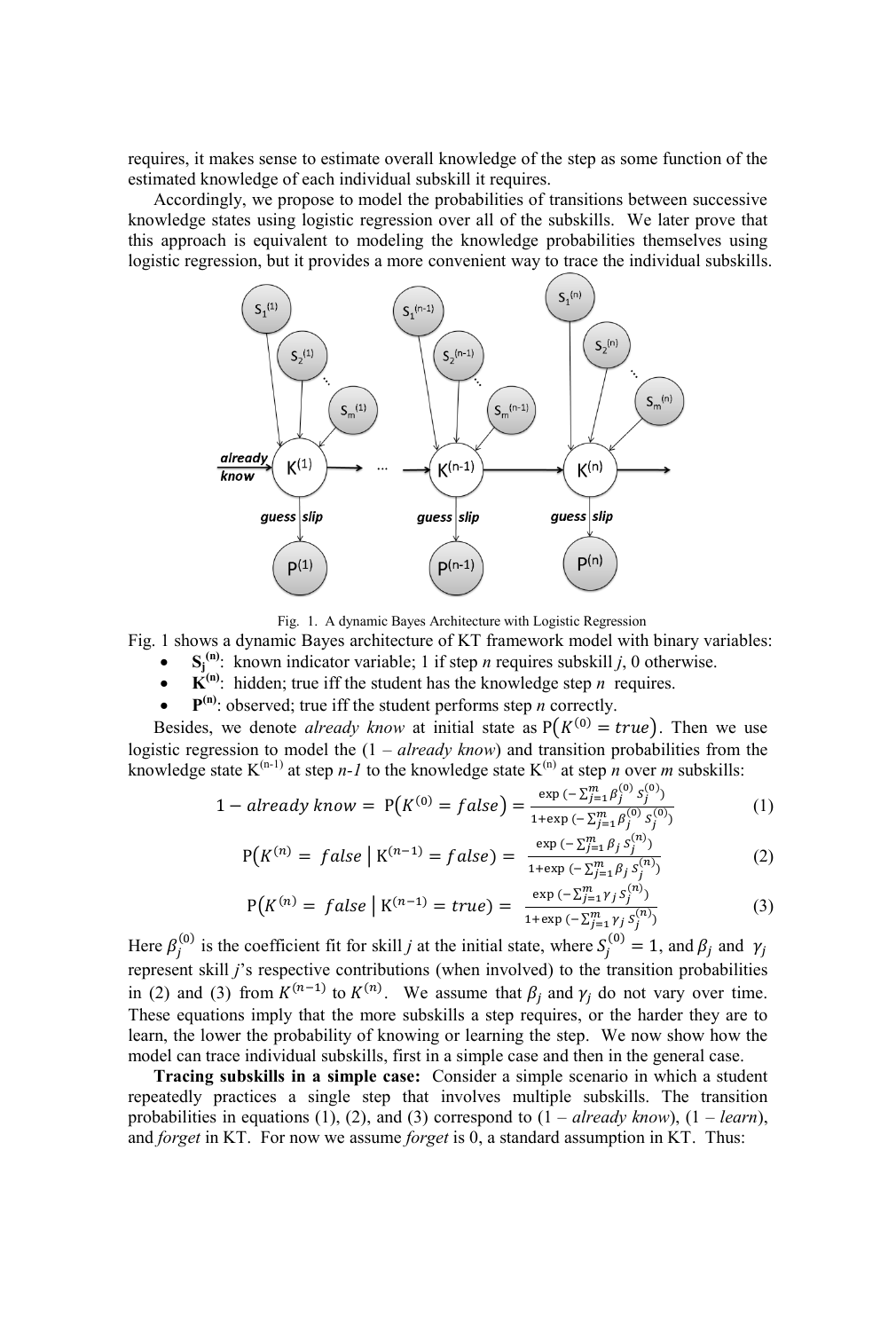*already know* = 
$$
P(K^{(0)} = true) = 1 - P(K^{(0)} = false) = \frac{1}{1 + \exp(-\sum_{j=1}^{m} \beta_j^{(0)} s_j)}
$$
 (4)

$$
learn = P(K^{(n)} = true \mid K^{(n-1)} = false) = 1 - P(K^{(n)} = false \mid K^{(n-1)} = false)
$$
  
= 
$$
\frac{1}{1 + \text{tan}(-\sum_{i=1}^{m} a_i s_i)}.
$$
 (5)

$$
- \frac{1 + \exp\left(-\sum_{j=1}^{m} \beta_j S_j\right)}{1 + \exp\left(-\sum_{j=1}^{m} \beta_j S_j\right)}
$$
\n
$$
forget = P\left(K^{(n)} = false \mid K^{(n-1)} = true\right) = 0
$$
\n
$$
(6)
$$

Note that the variables  $S_i$ 's that indicate which subskills are used in a step do not have superscripts of *n* because their assignments are determined by the step, so they remain constant for repeated practice of the same step. Now we compute  $P(K^{(1)} = true)$ :

$$
P(K^{(1)} = true) = 1 - P(K^{(1)} = false)
$$
  
= 1 - [P(K^{(1)} = false | K^{(0)} = true) × P(K^{(0)} = true) (By Bayes rule)  
+ P(K^{(1)} = false | K^{(0)} = false) × P(K^{(0)} = false)]  
= 1 - 0 -  $\frac{\exp(-\sum_{j=1}^{m} \beta_j s_j)}{1 + \exp(-\sum_{j=1}^{m} \beta_j s_j)} \times \frac{\exp(-\sum_{j=1}^{m} \beta_j^{(0)} s_j)}{1 + \exp(-\sum_{j=1}^{m} \beta_j^{(0)} s_j)}$  (By eq. 6, 4, and 5)  
= 1 -  $\frac{\exp(-\sum_{j=1}^{m} (\beta_j^{(0)} + \beta_j) s_j)}{1 + \exp(-\sum_{j=1}^{m} \beta_j^{(0)} s_j) + \exp(-\sum_{j=1}^{m} (\beta_j^{(0)} + \beta_j) s_j)}$  (7)

Define  $C = \exp(-\sum_{j=1}^{m} \beta_j S_j) + \exp(-\sum_{j=1}^{m} \beta_j^{(0)} S_j)$  We can always find some  $\delta_j^{(1)}$ 's such that  $\frac{1}{1+C} = \exp(-\sum_{j=1}^m \delta_j^{(1)} S_j)$ , e.g., by choosing  $\delta_j^{(1)}$ 's to be equal, based on the assumption that the subskills change equally. Then:

$$
P(K^{(1)} = true) = 1 - \frac{\exp(-\sum_{j=1}^{m} (\beta_j^{(0)} + \beta_j)s_j)}{1 + C + \exp(-\sum_{j=1}^{m} (\beta_j^{(0)} + \beta_j)s_j)}
$$
  
= 
$$
1 - \frac{\frac{1}{1 + C} \exp(-\sum_{j=1}^{m} (\beta_j^{(0)} + \beta_j)s_j)}{1 + \frac{1}{1 + C} \exp(-\sum_{j=1}^{m} (\beta_j^{(0)} + \beta_j)s_j)}
$$
  
= 
$$
1 - \frac{\exp(-\sum_{j=1}^{m} (\beta_j^{(0)} + \beta_j + \delta_j^{(1)})s_j)}{1 + \exp(-\sum_{j=1}^{m} (\beta_j^{(0)} + \beta_j + \delta_j^{(1)})s_j)}
$$
  
= 
$$
\frac{1}{1 + \exp(-\sum_{j=1}^{m} (\beta_j^{(0)} + \beta_j + \delta_j^{(1)})s_j)}
$$
  
= 
$$
\frac{1}{1 + \exp(-\sum_{j=1}^{m} (\beta_j^{(0)} + \Delta \beta_j^{(1)})s_j)}
$$
(8)

Here we define  $\Delta \beta_i^{(1)} = \beta_i + \delta_i^{(1)}$ . More generally, at step *n* we have:  $P(K^{(n)} = true) = \frac{1}{(1 - e^{n})^2}$  $\frac{1}{1+\exp\left(-\sum_{j=1}^{m}(\beta_j^{(0)}+\Delta\beta_j^{(1)}+\cdots+\Delta\beta_j^{(n)})s_j\right)}$ (9)

Therefore, we can use the proposed model to trace subskill  $j$  to step  $n$  by using  $\Delta \beta_i^{(1)}$ , ...,  $\Delta \beta_i^{(n)}$ . Meanwhile, we also showed that the probability of having all the knowledge for step *n* is a logistic regression over coefficients  $\beta_i^{(0)} + \Delta \beta_i^{(1)} + \cdots + \Delta \beta_i^{(1)}$ for each subskill  $j = 1, \ldots, m$ .

**Tracing subskills in the general case:** What if steps require different sets of subskills?  $P(K^{(1)} = true) = P(K^{(1)} = true | K^{(0)} = true) \times P(K^{(1)})$ 

+ 
$$
P(K^{(1)} = true \mid K^{(0)} = false) \times P(K^{(0)} = false)
$$
 (By Bayes rule)  
=  $\frac{1}{1 + \exp(-\sum_{j=1}^{m} \gamma_j S_j^{(1)})}$   $\frac{1}{1 + \exp(-\sum_{j=1}^{m} \beta_j^{(0)} S_j^{(0)})}$  (By eq.1, 2 and 3)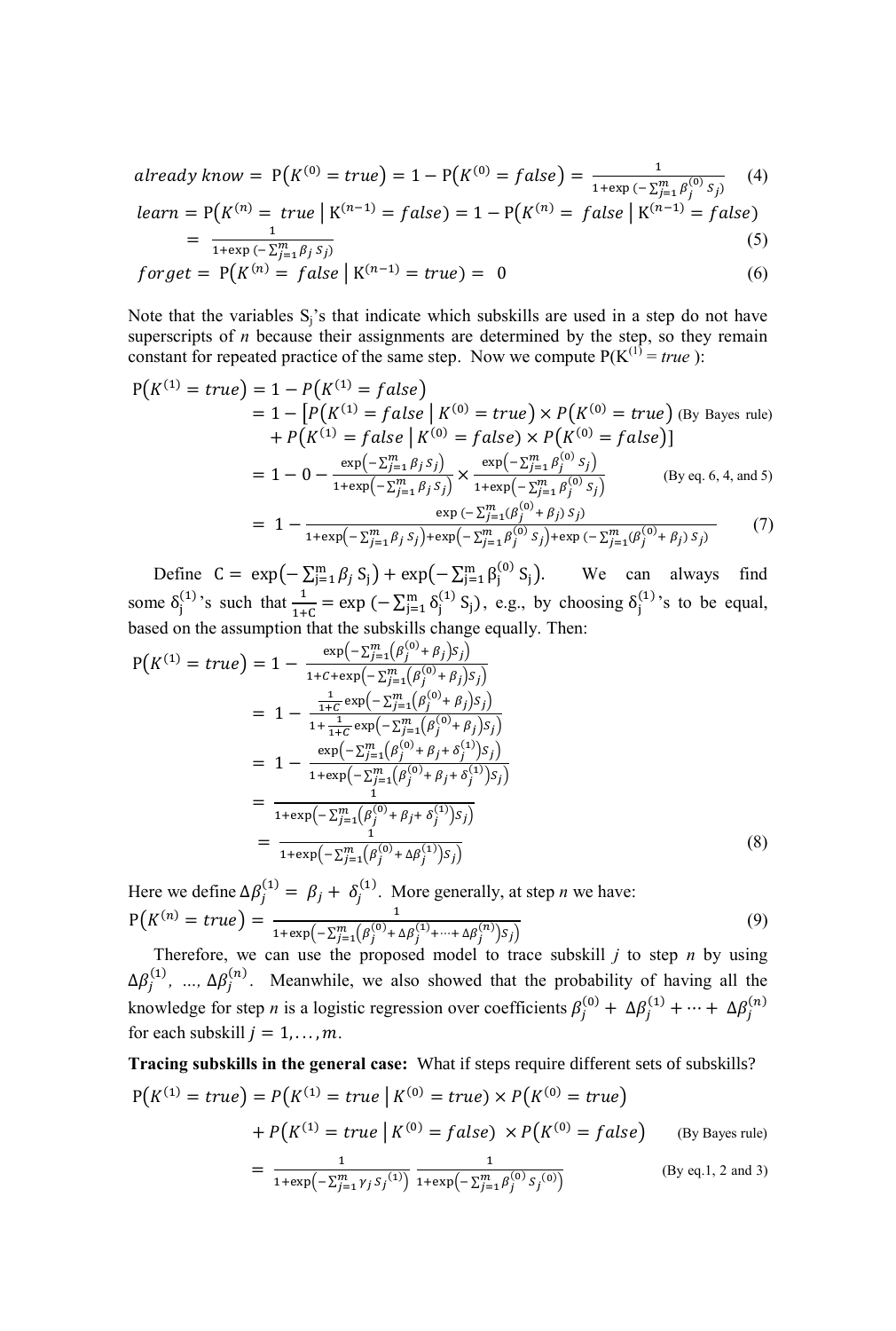$$
+\frac{1}{1+\exp\left(-\sum_{j=1}^{m} \beta_j S_j^{(1)}\right)} \frac{\exp\left(-\sum_{j=1}^{m} \beta_j^{(0)} S_j^{(0)}\right)}{1+\exp\left(-\sum_{j=1}^{m} \beta_j^{(0)} S_j^{(0)}\right)}\tag{10}
$$

(Note that *forget* is no longer 0 in the general case.)

Using the same trick as for (8), let  $C' = \exp(-\sum_{j=1}^{m} \beta_j S_j^{(1)}) (1 + \exp(-\sum_{j=1}^{m} \beta_j^{(0)} S_j^{(0)})$ , and let  $C'' = \exp(\sum_{j=1}^m \beta_j^{(0)} S_j^{(0)}) (1 + \exp(\sum_{j=1}^m \beta_j S_j^{(1)}) + \exp(\sum_{j=1}^m \gamma_j S_j^{(1)})$ . We choose  $\delta_i^{(1)}$  and  $\varepsilon_j^{(1)}$  such that  $\frac{1}{1+c'} = \exp(-\sum_{j=1}^m \delta_j^{(1)} S_j^{(0)} \overline{S_j^{(1)}})$  and  $1 + C'' = \exp(-\sum_{j=1}^m \varepsilon_j^{(1)} \overline{S_j^{(0)}} S_j^{(1)})$ , where  $\bar{s} = 1 - s$ . We then rewrite (10) as:

$$
P(K^{(1)} = true) = \frac{1}{1 + \exp(-\sum_{j=1}^{m} (\beta_j^{(0)} s_j^{(0)} + (\beta_j + \gamma_j) s_j^{(0)} s_j^{(1)} + \Delta \beta_j^{(1)} s_j^{(0)} \overline{s_j^{(1)}} + \Delta \gamma_j^{(1)} \overline{s_j^{(0)}} s_j^{(1)}))} (11)
$$

Here  $\Delta \beta_i^{(1)} = \beta_i + \gamma_i + \delta_i^{(1)}$  and  $\Delta \gamma_i^{(1)} = \beta_i + \gamma_i + \epsilon_i^{(1)}$ . More generally, at step *n*:

$$
P(K^{(n)} = true) = \frac{1}{1 + \exp(-\sum_{j=1}^{m} (\beta_j^{(0)} s_j^{(0)} + \sum_{k=1}^{n} (\beta_j + \gamma_j) s_j^{(k-1)} s_j^{(k)} + \Delta \beta_j^{(k)} s_j^{(k-1)} s_j^{(k)}) + \Delta \gamma_j^{(k)} s_j^{(k-1)} s_j^{(k)})}
$$
(12)

Thus we can trace subskill *j* at step *n* by using  $\Delta \beta_i^{(n)}$  if  $S_i^{(n-1)} = 0$  and  $S_i^{(n)} = 1$ ,  $\Delta \gamma_i^{(n)}$  if  $S_i^{(n-1)} = 1$  and  $S_i^{(n)} = 0$ , and  $\beta_i + \gamma_i$  if  $S_i^{(n-1)} = 1$  and  $S_i^{(n)} = 1$ . To save space, we only showed here how to update subskill knowledge independent of observed performance on the step. To condition on performance, we can further derive  $P(K^{\mathcal{C}})$ *true*  $|P^{(1)}|$ , and therefore derive  $P(K^{(n)} = true | P^{(1)}, ..., P^{(n-1)})$  in (9) and (12).

#### 3. EXPERIMENTS

We implemented LR-DBN in the Bayes Net Toolbox for Matlab [\[Murphy, 2006\]](#page-4-8). Specifically, we defined the knowledge *K* given *m* subskills  $S_i$  as a "softmax" node in the toolbox. We used LR-DBN to model the growth of children's oral reading fluency, where performance *P* denotes whether the student read a word fluently. Our data was recorded by Project LISTEN's Reading Tutor [\[Mostow and Aist, 2001\]](#page-4-9) during the 2005- 2006 school year. We scored each word as fluent if read without help or hesitation and accepted by the automated speech recognizer.

We assume that whether a student read a word fluently depended on whether the student knew the grapheme-to-phoneme mappings in the word. So in our experiment, the subskills required in a student's reading word step are the word's grapheme-to-phoneme mappings. We modeled 27 children who read a total of 5,078 distinct word types with 332 unique grapheme-phoneme mappings. To evaluate our models, we fit them separately for each student on the first half of all of that student's data, tested on the second half, and averaged the test results across students. The test set contains a total of 32,122 read words, out of which 23,222 were fluent. For comparison, we also applied the original KT model and estimated the probability of knowing a word as the minimum probability of knowing all of its grapheme-to-phoneme mappings, based on assuming that the student's weakest subskill determined whether he read the word fluently.

Table I shows the results. The values in parentheses show 95% confidence intervals based on standard error calculated from the unbiased weighted sample variance of individual students' accuracies. Since the data is unbalanced (72.3% of the words were fluent), we also report within-class accuracies. Table I shows that LR-DBN significantly outperformed the weakest-subskill KT model, especially on non-fluent words. High within-class accuracy on unbalanced data is often hard for KT [\[Zhang et al., 2008\]](#page-4-10).